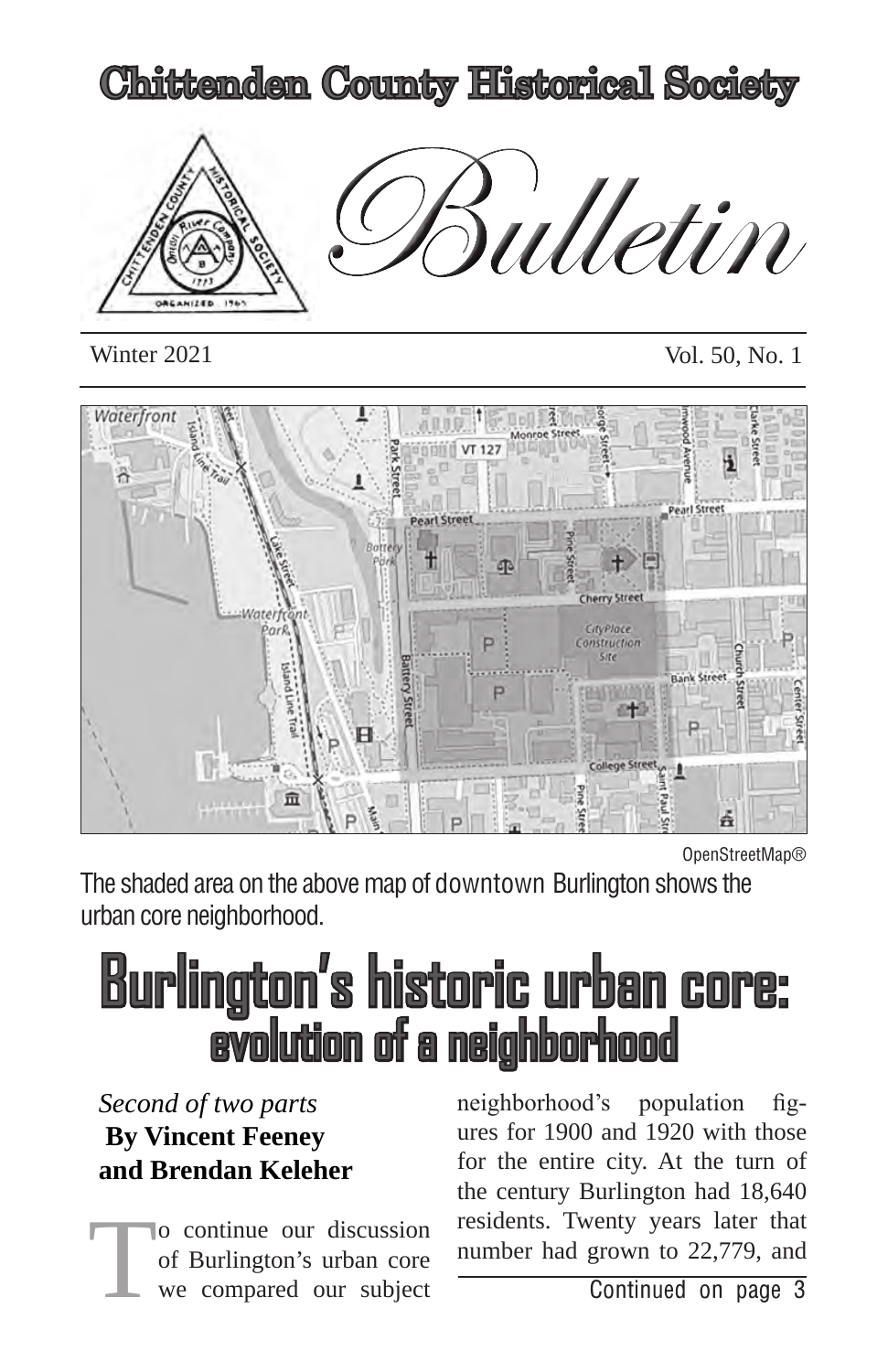their towns. For instance, there are some historical societies that don't have their own publications or that don't host a website or utilize social media who could benefit from using Bulletin space to publish their articles. We are also happy to co-host digital programming for those societies or museums that need assistance in reaching their audience outside of their physical space.

CCHS is asking for members to reach out to us with information that could be helpful toward this venture. If you or someone

#### Continued from page 1

of these, 3,116, or 14 percent, were foreign born. Like the city, the overall population of the urban core had grown substantially since 1900, going from 1,458 to 2,088 in 1920. And also like the city in general, about 14 percent of the urban core's residents were foreign born.

The urban core neighborhood comprised nine square blocks on 27 acres bound by Battery Street on the west, Pearl on the north, St. Paul on the east, and College on the south. By 1920, the urban core saw a continued decline in the number of Irish and French Canadian immigrants while welcoming new immigrants from Italy, Lebanon (Syria),

you know is affiliated with any of these organizations from around the county, please contact us. We are excited to collaborate with other historical organizations to bring even more content to our members and to help expand the reach of our cohorts.



Lisa Evans CCHS President

and a few from Greece.

A smattering of other new arrivals came from England, Scotland, and Germany. The increase in Italians was marked: The two-generational number increased from 27 in 1900 to 144 in 1920. Besides the availability of laboring jobs, the phenomenon of chain migration played a role in this increase. Francesco "Frank" Merola, born in 1888 in Cervinara, a small town east of Naples, arrived in Burlington prior to 1910 and encouraged an old-world neighbor, Luigi Varricchione, to join him.<sup>1</sup> Others from Cervinara followed: Olios, Nannas, Boves and Albarellis.2 Urban core residents now frequently heard the

Continued on next page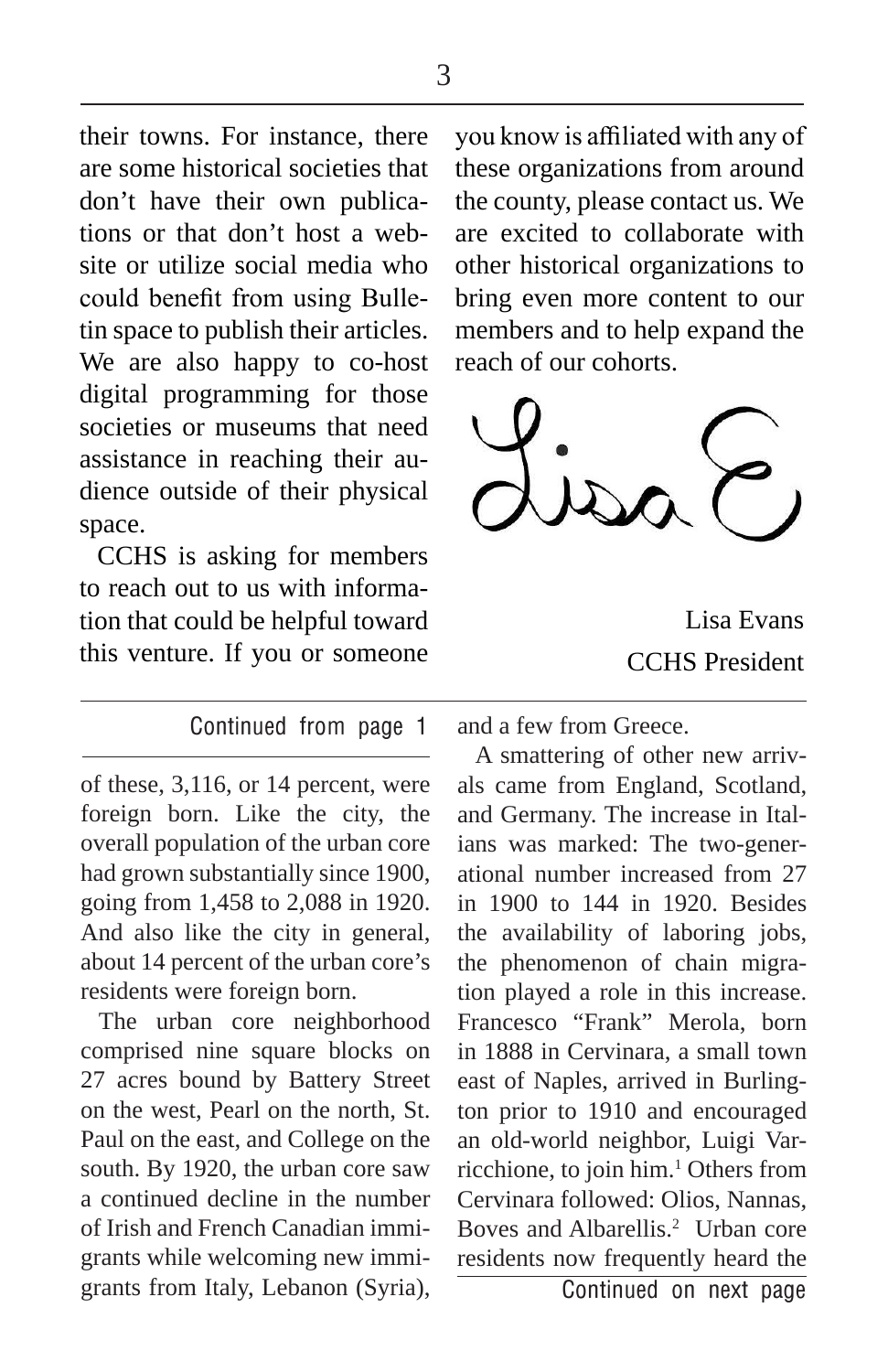language of Italy on their neighborhood streets.

But still the foreign tongue of the neighborhood was more the language of Quebec than that of Italy. In the 1920 census year there were far more two-generational French Canadians living in the urban core than there were Italians — more than double the number of Italians. And this was without factoring in the unknown number of third- and fourth-generation French Canadians who must have been living in the neighborhood by this time.

But over the next 20 years this picture shifted slightly. Our best estimate for two-generational ethnic groups in the urban core in 1940 puts the Italians at 141, French Canadians at 96, and Lebanese and Greeks together at 61. The Irish all but disappeared. But, as previous census reports indicated, there were anywhere from 1,600 to 2,000 individuals living in the urban core area in 1940, many more individuals than those whom we identified as part of an ethnic group. Given the long association of French-Canadian immigrants with the neighborhood surely there were hundreds of grand- and great-grandchildren of earlier arrivals from Quebec residing in the urban core. And possibly they had been residents for so long in Burlington that they were thoroughly assimilated Americans and can no longer be referred to as part of an ethnic group.

While the ethnic makeup of the neighborhood had changed since 1900 there had also been shifts in its economic footings. As a result of changes in tariff laws, the lumber industry moved south and west after the 1890s, taking jobs with it. Where once sawmills and stacked lumber lined the waterfront there now stood numerous oil and gas storage tanks. Only a few companies remained milling lumber and manufacturing wood products — brush handles, window sashes, doors and bobbins. In the late 1930s the Wells Richardson Co., which manufactured drugs and dyes in its plant on College Street, closed, leaving hundreds without jobs. Interestingly, an Italian immigrant — Alfred Perrotta — who had begun as a grocer on Cherry Street in 1912, then become a builder/developer and prospered, bought part of the Wells Richardson property in 1942. In the course of Perrotta's career he often partnered with two friends from the neighborhood — Frank Merola and second generation Lebanese American Frederick "Freddy" Fayette.<sup>3</sup>

What were our Italians, French Canadians, Lebanese, and other ethnic groups of the urban core doing for work in these hard times? Given that the 1940 census abandoned asking respondents the place of birth of their parents — which it had been doing since 1880 — we could no longer accurately track second generation members of ethnic groups. Thus, in terms of ethnic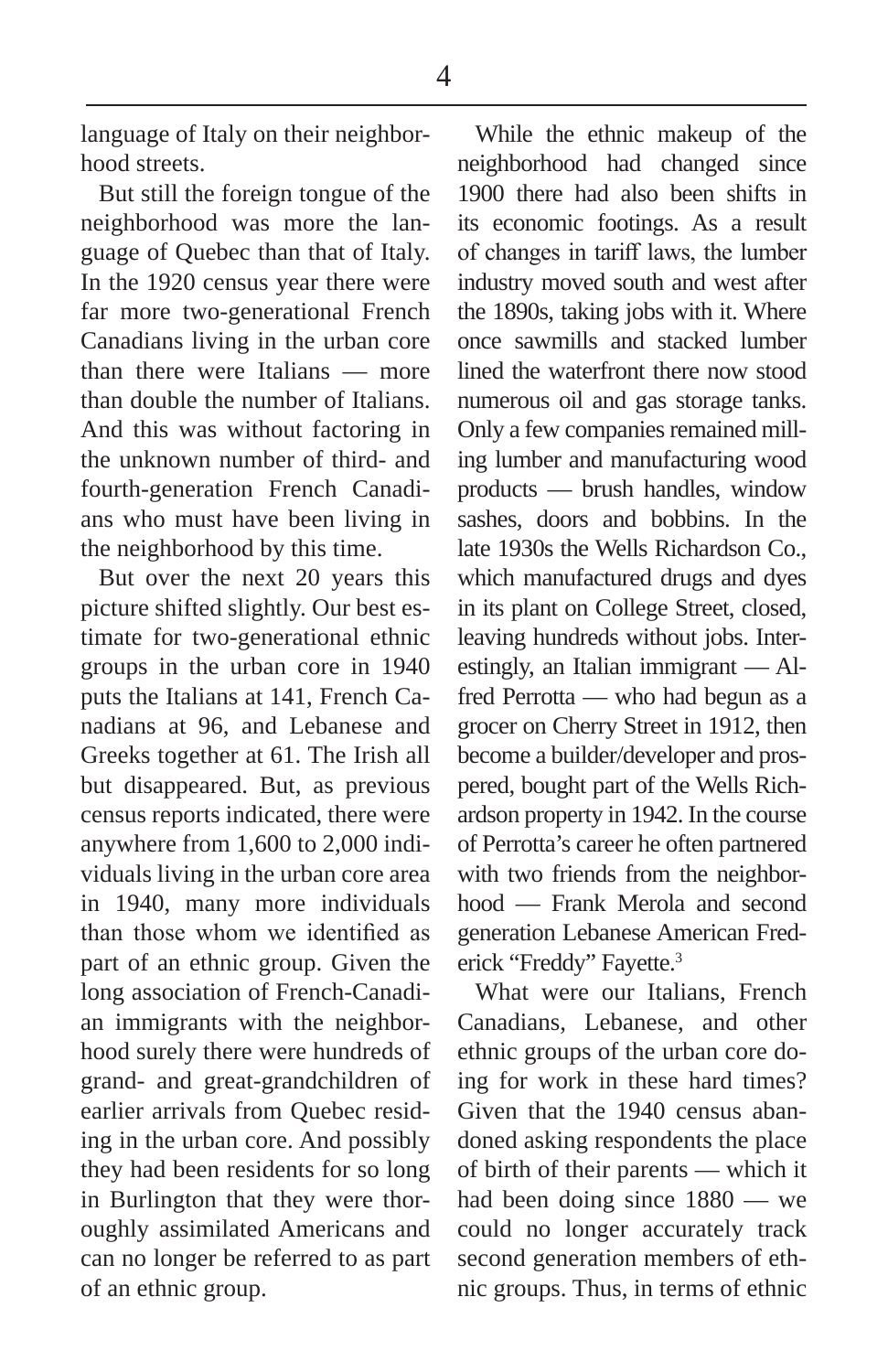

Bernardini's Café on Pearl Street.

occupations we could only identify the work done by the first generation — the immigrant generation. The 1940 census showed that in the urban core area there were 90 residents of the first generation, men and women, working outside the home.

Of these, 48, or 53 percent, worked in menial jobs: laborers, servants, clerks, waitresses and peddlers. A few found employment in a greatly reduced wood products industry making venetian blinds and brushes. Some hired on with the New Deal's Works Progress Administration (WPA), and at least one person worked for a public utility. One individual worked as a barber and another as a cobbler. Reflecting the contraction in once large-scale industries, only one person, a French Canadian, worked for

Photo courtesy of Patrick Farrington

the railroad, and just two people, a French Canadian and an Italian, were listed as working for a lumber company. Notably, nine Italians worked in restaurants and groceries. Underlining the working-class complexion of the neighborhood, there were no teachers, physicians, lawyers, etc.

It's unfortunate that we could not track second and later generations in the 1940 census because it might have shown us how these new Americans were progressing socially and economically. Were second generation Italian Americans, for example, like their fathers before them, continuing to work in railroad crews, or were they moving into more middle-class occupations? Evidence suggests that Burlington's Italian Americans quickly assimilated and plunged into middle class life. Three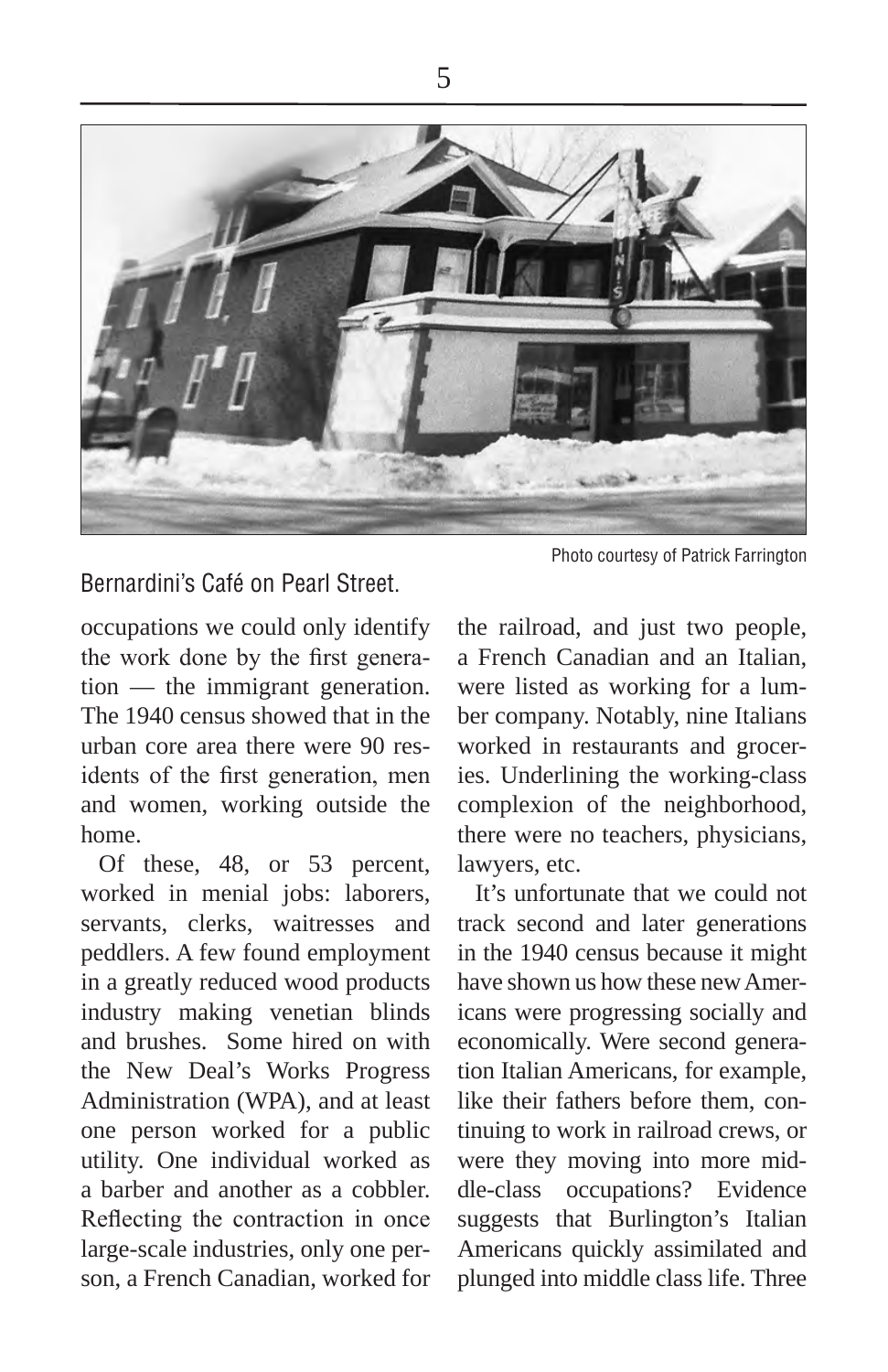

Photo courtesy of Patrick Farrington

Merola's Grocery Store on the corner of Cherry and South Champlain streets.

of Alfred Perrotta's sons entered the professions, two as physicians and one as a lawyer.

For the Italians of the neighborhood — despite the hardships of the Great Depression — the pre-World War II years were something of a social/cultural "Golden Age." Old-timers still spoke Italian among themselves and taught their American-born progeny a few phrases from the old country. Their businesses dotted the neighborhood. For groceries in general, but particularly for pasta, salami, and olives, neighbors shopped at Colaceci's on South Champlain, Izzo's on Pearl, or Merola's on Cherry, just as they had at Perrotta's on Cherry Street and at Bellino's on the corner of Battery and Cherry years before. For a night out people dined at Bernardini's Café on Pearl, and beginning in 1941 and continu-

ing for the next 70 years Bove's on Pearl was the restaurant to treat family and friends to an inexpensive Italian dinner. And before they went out for an evening on the town local men might get their haircut at Donald Antonicci's New York Barbershop on the corner of Bank and South Champlain.

 The significant presence of Italians in the grocery business is related to two factors. The first is obvious. With streets teeming with Italian Americans there was a readymade clientele for grocers catering to Italian tastes, keeping shelves stocked with popular cheeses, pastas, and olives. The second factor may not be so obvious. As Italians entered the United States in the late 19th century there was a strong bias against them. Even in Burlington in the 1930s, as sociologist Elin Anderson has pointed out, there were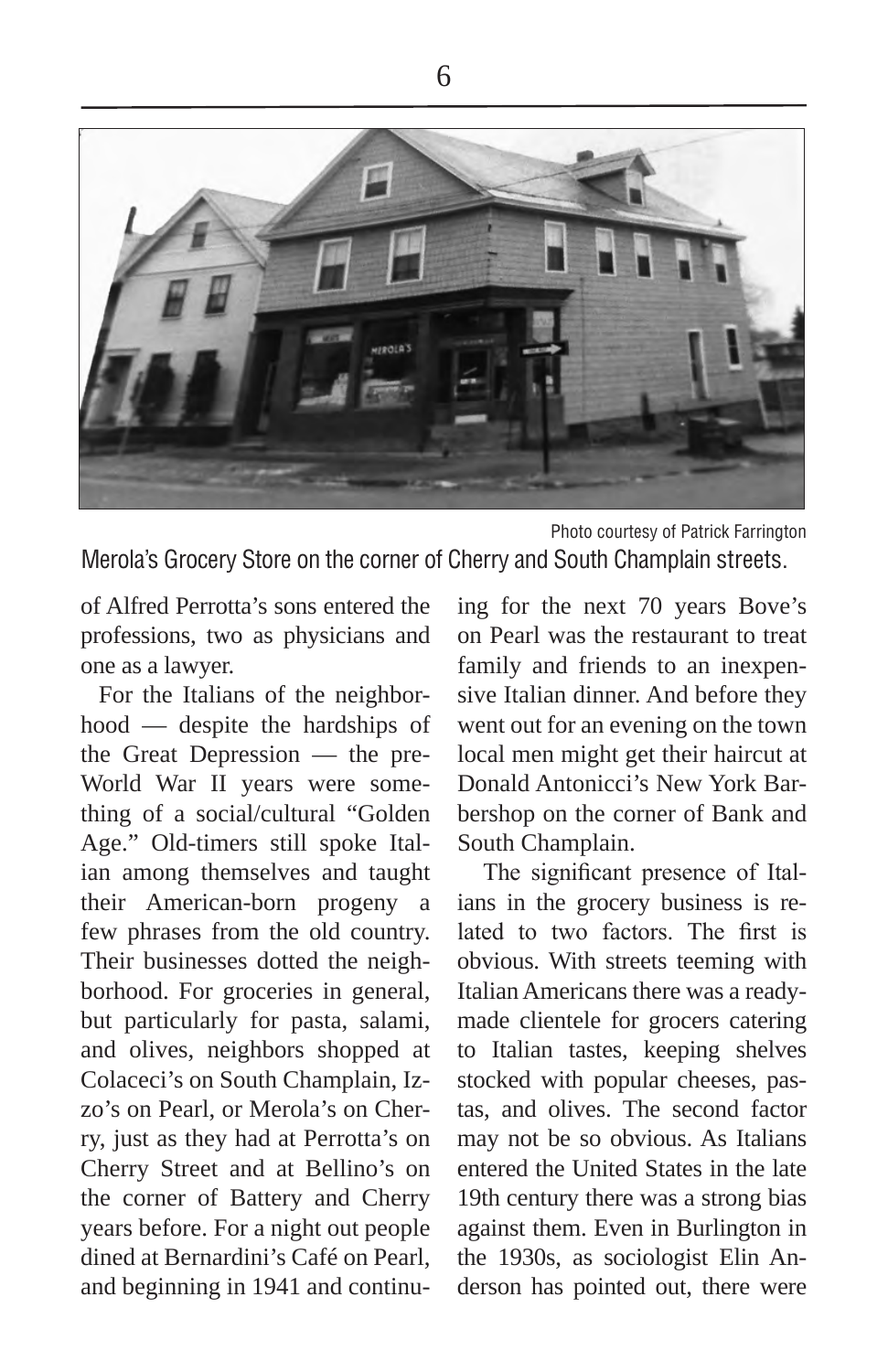many city residents who questioned whether the Italians (and the Lebanese) were even white—an example of a double prejudice, against both blacks and Italians.<sup>4</sup> When an Italian got in legal trouble local newspapers always pointed out that he/she was Italian. This labeling was also found with people listed as "colored," but rarely did we find it with other immigrant groups.5 Prejudice made it difficult for Italians to get jobs other than of the manual labor type. Consequently, enterprising Italians like the Eastern European Jews who suffered from similar prejudices sought to get ahead by becoming independent businessmen. If no one would hire them, they would hire themselves. Many of the Italians began as peddlers selling fruit and vegetables from a cart, and after acquiring enough capital they moved their business into a storefront. This was the path the Merolas, Izzos and others took.

Robert Caswell, who grew up on South Champlain Street in a non-Italian family in the 1930s and 1940s, and who later in life styled himself a poet, related this little ditty in an interview in the 1970s:

## *I first went to Italy when I was six,*

 *It was only a block away. I set sail from Champlain Street,*

> *And made it all the way to Izzo's Market.<sup>6</sup>*

The neighborhood was home to Italian institutions. In 1933 Italian men of Burlington joined with their fellow countrymen of Winooski to form the Twin City Italian Club (TWIC). Its professed purpose was "to raise the standards" of the Italian community and to prepare immigrants for citizenship,<sup>7</sup> but it was also a place where old country Italian men could socialize, talk about news from home, and perhaps make job connections. By 1936 the club was sufficiently prosperous that it bought a vacant lot on College Street between Battery and South Champlain and built a social hall. The hall was the center of Italian social life in Chittenden County for the next dozen years. Italian women socialized in an organization called Regina of Mount Carmel, a group that attended Mass together once a month. The Regina of Mount Carmel was Mary, who for centuries had a devoted following in the impoverished south of Italy from where so many Italians had emigrated.

There is no record that Burlington's immigrants played the popular Italian lawn bowling game of bocce ball, but that they excelled at its American cousin is clear. In 1937 the National Duck Pin Bowling Congress invited an urban core team comprising three Italian Americans — Mario Izzo, Louis Lucchini and Orero Bernardini and Irish American Ed Lynch and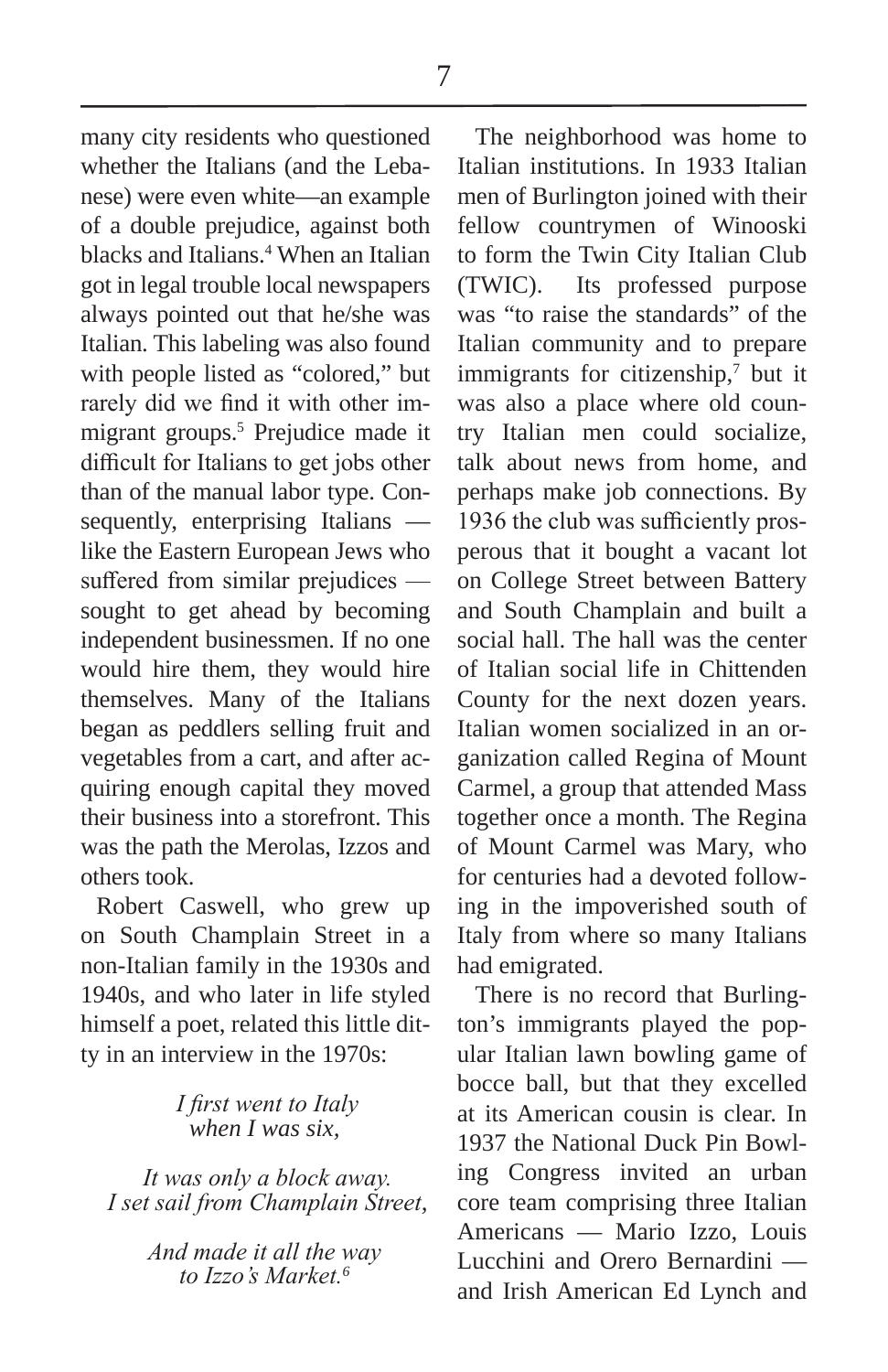Lebanese American Ernest Handy to compete for the national championship in Norfolk,Va.8 Though they finished  $12<sup>th</sup>$  in the team competition, Izzo and Lucchini were runners up in the doubles category.9 Alfred Perrotta, the former grocer and developer, helped establish the area's Knights of Columbus Bowling League in 1919 and was himself an excellent bowler, continuing to bowl into the 1950s when he was in his  $80s$ <sup>10</sup>

Most of the neighborhood Italians were Catholic, and although the Cathedral of the Immaculate Conception from its inception in the 1860s was known as the "Irish" church — in contrast to St. Joseph's, the "French" church — the Italians quickly adopted it as their parish church. Their sons and daughters attended the Cathedral's nearby grammar and high schools. Names like Evelti and Merola became well known throughout Burlington in the 1930s as boys from those families starred on many highly successful Cathedral High School basketball teams.

By the 1930s an ethnic merger of sorts in the neighborhood was taking place: Italian American boys and French-Canadian girls (and vice versa) walking to school together, attending classes together, oftentimes ended up marrying and creating blended families. Luigi Varricchione, who had arrived in the United States in 1912, saw his son Francesco (Frank) marry Quebec-born Simone Poulin. Two of

the French Canadian Proulx sisters married into Italian families: Thelma became an Izzo and Norma a Bernardini. A third sister, Doris, married a Marcelino, from a Portuguese family that itself may have had an Italian connection. The common Catholic religion of the French Canadians and the Italians made cultural differences easier to overcome. As if to underline the close communal relations between the two peoples, in 1933 they joined together to form the Franco Italian Social Club.

The hub of this bustling neighborhood was Cherry Street between Battery and St. Paul. Up and down the street one found a mix of Italians and French Canadians: Charbonneaus, Varvilles, and Greenwoods (Boisverts) living amongst Varricchiones, Luchinis, Merolas, and Albarellis. Besides the Cathedral on the corner with St. Paul, and its adjacent rectory, other notable establishments on the street included Converse Elementary School, Girard's Bakery — one of the largest commercial bakeries in the city — Ready's Funeral Home and Dwyer's Funeral Parlor, the office and shop of the Salvation Army, and a Community Center catering to the needs of women and children (later, and at another location, this would become the Sarah Holbrook Center). Merola's Grocery Store at the corner of Cherry and South Champlain served as the street's unofficial social center where popular Frank Merola func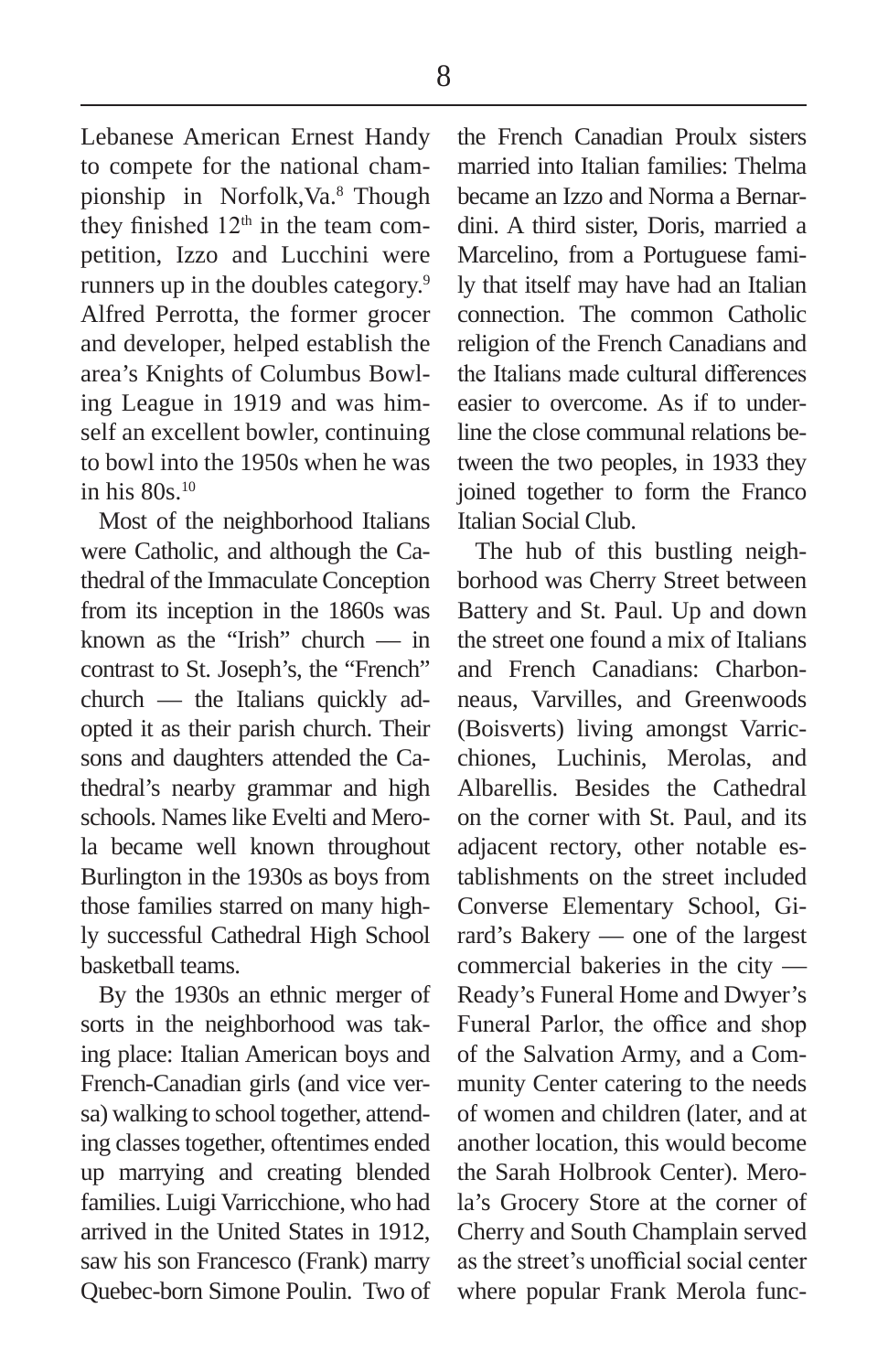9

tioned as a community organizer. He had helped found the Italian Club and served for a number of years as its president. This was a Jane Jacobs neighborhood where neighbors knew one another and oftentimes were related to one another.

The end for this vibrant neighborhood came in the 1960s. In the late 1950s Mayor C. Douglas Cairns called the area a "slum," but it was no worse than other sections of the city.<sup>11</sup> Studies assessing Burlington's housing stock in 1915 and 1938 pointed to lower Battery Street and sections of the Old North End as areas that needed attention, but made no special mention of the urban core. What led to the demise of our subject neighborhood was its proximity to Church Street and the potential of exploiting the area's views of Lake Champlain. As Burlington's business and political leaders watched the growth of suburbia with its malls and parking, they grew fearful that Church Street the city's retail center — would be eclipsed. To fight the threat to business, they believed retail space had to expand, parking increased and amenities offered. Expanding west from Church Street to the lake was the obvious option. To do this, the old urban core neighborhood had to go. Urban renewal was the means.

The question of urban renewal was put to city residents in March 1962. They approved it with 59 percent of the vote. Despite opposition — sometimes intense — from many long-time inhabitants of the tightly knit neighborhood, by 1968 the city had forced out the last of its recalcitrant residents. Wrecking crews reduced old homes and storefronts to rubble. Then began the slow process of developing the property. Within a decade the transformation from a neighborhood of aging residences and "mom and pop-"style businesses to a flashy mall and glitzy hotels was well underway. A process that continues to this day.

By the late 1980s a number of Burlington's Italian Americans in a nostalgic look back at this lost neighborhood began referring to it as "Little Italy." Interestingly, we could find no use of this term in the local press prior to urban renewal. Moreover, the neighborhood appears to have been as much French Canadian as Italian. For example, there were 54 owners of 88 single- and multi-unit residential properties taken by urban renewal for demolition. Of the 54, urban renewal records show that 15 owners were Italian Americans and 16 were (French) Canadian Americans.12These figures, however, show ownership only, and do not reflect who in fact was living in these units. Still, one is left to conclude that "Little Italy" was demographically as much French Canadian as Italian.

So, does it deserve to be called "Little Italy?" Perhaps sheer numbers is not the way to judge it. Perhaps people in the middle years of